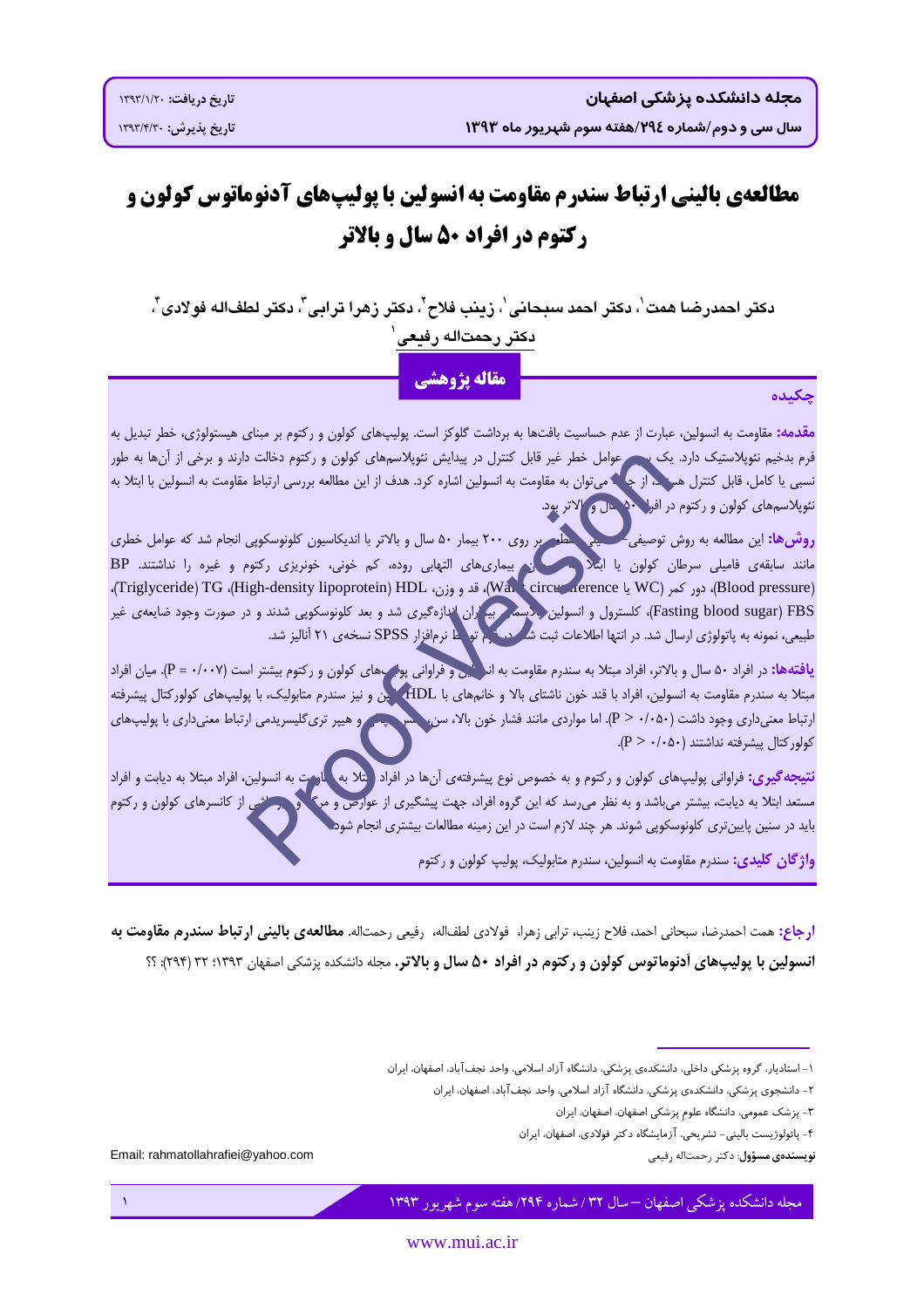مقدمه

مقاومت به انسـولین نقـش مهـم و اساسـی در ایجـاد سندرم متابوليک دارد. مقاومت بـه انسـولين وضـعيتي است که در اَن حتی درصورت ترشح انســولین کــافی به وسیلهی یانکراس، بافتها قادر به برداشت گلوکز نیستند (۱). سندرم متابولیک مجموعهای از اختلالاتی همچون چاقی شکم، اختلال در متابولیسم گلـوکز و انسولین، دیس لیپیدمی و پرفشاری خون میباشد ک زمینهساز بروز پولیـپهـای نئویلاسـتیک کولورکتـال، دیابت و بیماریهای قلبی و عروقی میگردند. کشف و درمــان ايـــن مــوارد چيقوانه د از بـــروز و شـــيوع سرطانهای کولورکتال بکاهد. <mark>پنی از رامه</mark>ای موجود در این زمینه، کلونوسکوپی میباشید <mark>به دو ت</mark> آن در تشخیص پولیـپهـای کولورکتـال و مرحـل ابتهایی سرطان از بسیاری از روشهای دیگر از جمله پارسم انما بيشتر ميباشد.

در حـین کلونوسـکوپی، در صـورت مشـاهدهی ضایعهی مشکوک، امکان انجام بیوپســی از آن وجــود دارد کــه تشــخیص قطعــی آن توســط بررســی۵حــای پاتولوژیک انجام میشود. کولونوسکوپی زمانی که با بررسی هیستویاتولوژیکی همراه باشد، برای تشخیص پولیپ کولون و خصوصیات پاتولوژیک ضایعه بسـیار حســاس اســت. تشــخيص زود هنگــام و بــه موقــع بيمـاريهمـاي كولوركتـال از طريــق كلونوســكويى، می تواند منجر به افزایش طول عمر بیماران شود و نیز هزینهی درمان آنان را به میزان قابـل تــوجهی کــاهش  $(7 - 1)$ .

مطالعات اييدميولوژيک منجـر بـه کشـف الگـوي سني، جنسي، اقتصادي، فرهنگي و ... بيماري در يـک منطقـه شـده اسـت كـه گـروههـاي هـدف را جهـت

غربسالگری و تشـخیص و درمــان زودرس و تقلیــل معلولیتها و هزینهها هـدایت مـی نمایـد. در بررسـی علل اتیولوژیک ایجاد کانسر و پولیپهای کولورکتال، یک سری علل غیر قابل کنتـرل هسـتند و برخــی بــه طور نسبی یا کامـل قابـل کنتـرل هســتند، از جملــهی آنها مے تبوان بے مقاومت بے انسبولین و سندرم متابولیک اشاره کرد (۵–۴). بــه همــین علــت، تــلاش برای شناسایی عوامـل خطـر شناسـایی نشـده،ی ایـن بیماری از اهمیت قابل توجهی برخوردار است، تــا بــا شناخت و تلاش برای حـذف آنهـا از ايــن ســرطان کشنده پیشگیری شود.

با توجـه بـه ايـن كـه پوليـب كولوركتـال، اغلـب علامتی ندارد و کانسر کولورکتـال بیمـاری کشـندهای است؛ هدف از انجام این مطالعه، بررسی ارتباط بالینی مقاومت به انسولین با ابتلا به پولیپهای کولورکتـال د افراد ۵۰ ساله و بالاتر بود تبا بیا شناسیایی عوامل خطر کشخیص به موقع پولیپ کولورکتـال، مـرگ و حتار کولورکتال در جامعه کاهش یابد.

محمدوشها این پژوهش یک <mark>خالعا می ته کیف</mark>ی– تحلیلی بــود کــه در سال ۱۳۹۱ و پس از دیبد کمیتهی اخلاق دانشگاه أزاد اســلامي واحــد نجـف]بــاد در بيمارســتان دكتــر شریعتی اصفهان به انجام رسید. مطالعه بر روی افـراد ۵۰ ساله و بالاتر با انديكاسيون كلونوسكويي (با رضایت بیماران) انجام شد که عوامـل خطـری ماننـد سابقهی فامیلی سرطان کولـون یـا ابـتلا بـه سـرطان، سابقهي فاميلي جراحي كولون، بيمـاريهـاي التهـابي روده، کم خونی، کاهش وزن، خونړیزی رکتوم و غیره را نداشتند.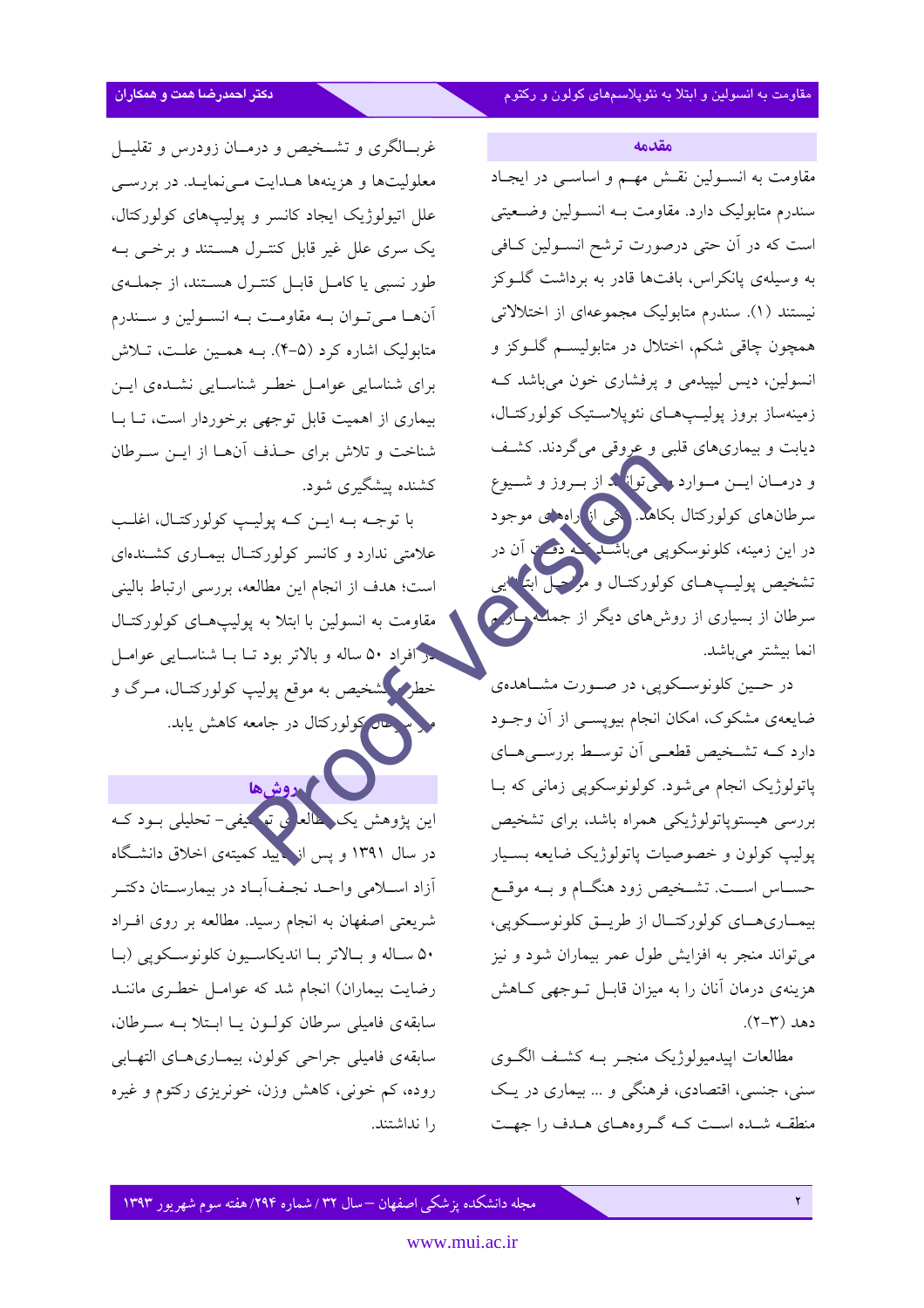با توجه به فرمول حجم نمونـه، اخــتلاف شــيوع پوليـپهـاى كولوركتـال در دو جامعـه بـا و بــدون مقاومت به انسولین در حدود ۲۰ درصد بود و با در نظر گرفتن سطح اطمینان ۹۵ درصد و توان مطالعـهي ٨٠ درصد و دقت ٧ درصد، حجم نمونه معادل ۱۲۵ نفر برآورد گردید. جهت اطمینان بیشتر و ریزش احتمالي (خروج احتمالي برخي از بيماران از مطالعـه) تعداد ۲۰۰ نفر مورد مطالعه قرار گرفتند.

Blood pressure) BP) سیستولی و دیاستولی، دور کمر (WC) یا Waist circumference)، قد و وزن و در آزمایشگاه نیـز HDL (High-density lipe voten). TG (Low-de sity lipoprotein) LDL (Fasting ble od sugar) FBS (Triglyceride) کلسترول و انسولین سرم بیماران اندازه میری شلم افراد تحت مطالعه بعد از اَمـادگی لازم در اخـــر ۔<br>آندوسکویی بیمارســتان دکتــر شــریعتی بــا دســتگاه كلونوسكويي ويدئويي Pentax ساخت كشور ژاپن توسط فوق تخصص گوارش، كولونوسكويي شدند و از ضایعات غیر طبیعی نمونهگیـری شـد و بـه بخـش پاتولوژي فرستاده شدند. افرادي که پوليپهاي آدنوماتوس داشتند، به عنوان نئوپلاسمهـای کولـون و رکتوم در نظر گرفته شدند و به دو گـروه بـا و بــدون أدنــــــومهــــــــاي بـــــــا پــــــاتولوژي پيشـــــــرفته (Adenoma with advanced pathology) تقسـيم شدند. افراد دارای آدنومهای بـا پـاتولوژی پیشـرفته (AAP) با ویژگی دارا بودن یولیپ بزرگتر از cm ۱، ساختار ويلوس، ديس پلازي شديد يا كارسينوم تعريف شدند.

ســندرم متابوليــک بــر طبــق برنامـــهى أمــوزش كلسترول (ATPIII يــا ATPIII) Adult treatment panel

به مجموعهی اختلالات متابولیک گفتـه مـیشــود کــه حداقل سه مورد از موارد زیر در افراد مشاهده شود: − چاقی شکمی که در آقایان با دور کمر ≥ ۱۰۲ cm و در خانمها با دور کمر M cm  $\leq$  مشخص می شود. – ترىگليسيږيد بالا (≥ ng/dl) داشته يا بيمــار تحت درمان داروهای کاهندهی تریگلیسیرید باشد. - HDL پسایین (در آقایســان < ۰ mg/dl + و در خانمها < a• mg/dl) داشته و یا تحت درمـان بـرای HDL يايين باشند. – فشار خون بالا (≥ N۳۰/۸۵ mmHg) داشته پــا

تحت درمان با داروهای ضد فشار خون باشند. – قند خون ناشتای بالا (≥ ng/dl) داشته پــا تحت درمان براي افزايش قند خون باشند (٧-۶).

Homeostasis model ) HOMA score IR طبیعی ۳  $>$  (assessment score insulin resistance ر HOMA score IR ≥ از ۳، مقاومت به انســولين در نظر کے له شد (٨). مقدار BMI) (Body mass index) نره ون تقسیم وزن (kg) بسر مجــذور قــد (m) م اطلاعات افـراد تحـت مطالعـه در برنامهی el رد که و در نهایت در برنامهی SPSS (version 21, SPSS In Cr cago, IL) ٢١ (version 21, SPSS In با بهرهگیری از آزمـون(حای  $\chi^{\rm Y}$ و t آنــالیز گردیــد. در آنالیز توصیفی نیز از شاخصهای مرکزی، درصد و فراوانی استفاده شد و سطح معنــــیداری ۰/۰۵۰ > P در نظر گرفته شد. در ضمن، اطلاعات افراد مورد بررسی بدون ذکر نام آنها وارد فرمهای جمعآوری اطلاعات گردید و نزد پژوهشگران محفوظ ماند. لازم به ذکر است که محققین در مستقامی مراحل این پژوهش، اصول عهدنامهی Helsinki را در دستور کار خود قرار دادند.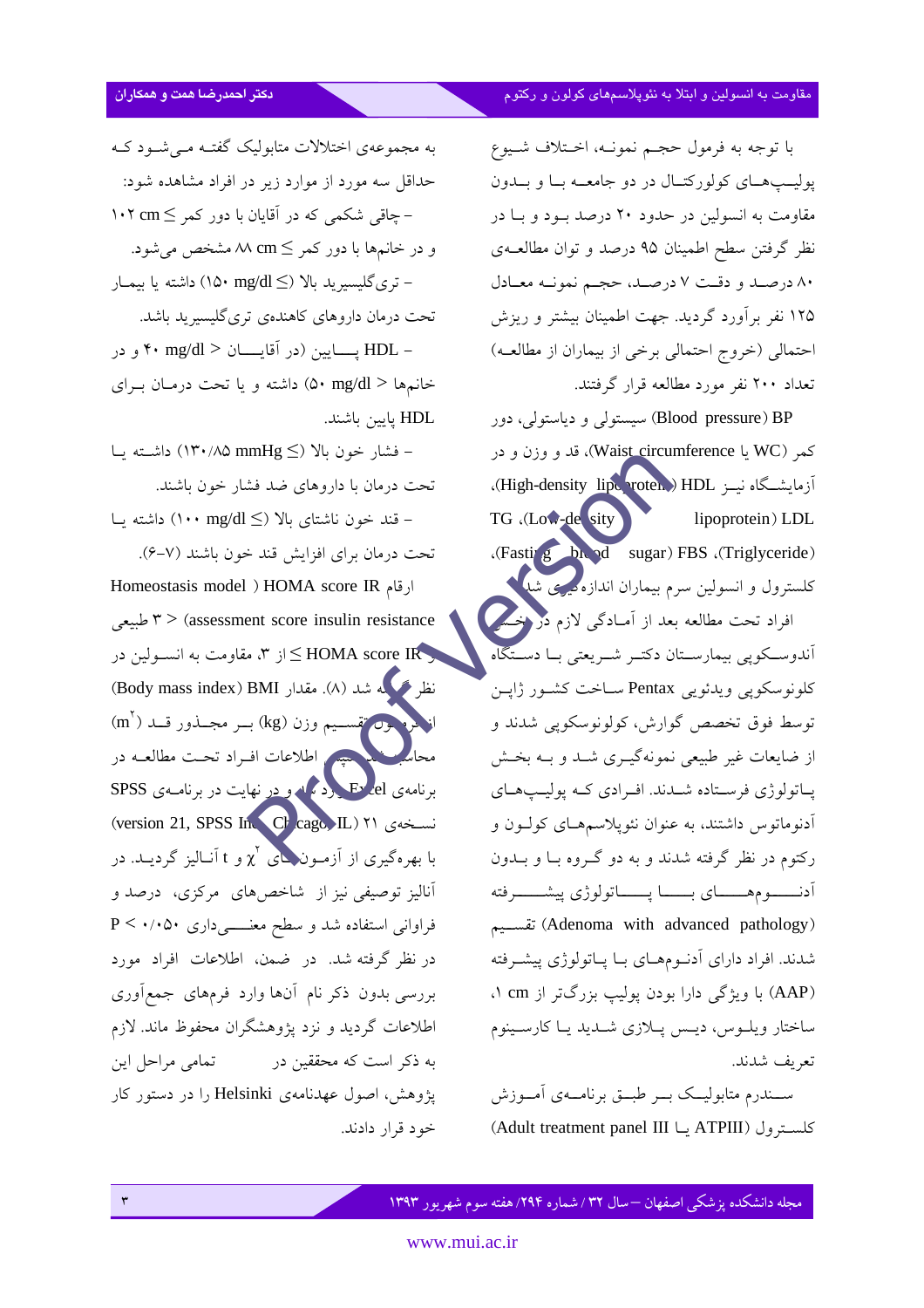بافتهها

تعداد کل مراجعین جهت کلونوسکویی ۲۰۰ نفر بود که به علت عدم تکمیـل آزمـایش۵مـا، ایـن تعـداد بــه ۱۶۵ نفـر رسـید و ۳۵ نفـر از مطالعــه خــارج شــدند. ۵۸ نفر (۳۵/۱۵ درصد) پولیپ آدنومـاتوس داشـتند. جـــدول ۱ خصوصـــيات دموگرافيـــک، جـــدول ۲ متغير هـاي بيوشــيميايي و جــدول ٣ خصوصــيات پوليــپهــاي أدنومــاتوس افــراد مــورد مطالعــه را نشان مے ردھد.

از افراد مبتلا به مقاومت به انسولین، تعداد ۲۰ نفر (۱۲/۱۰ درصد) فاقد پولیپ آدنـوم و تعـداد ۲۳ نفـر (۱۴/۰۰ درصد) دارای پولیپ آدنوم بودند. در تجزیـه و تحليل دادهها با آزمون  $\chi^\mathrm{Y}$ بين آدنوم با مقاومـت بــه انسولین ارتباط وجود داشت (۲۰۰۷ = P). از افـراد مبتلا بـا مقاومـت بـه انسـولين تعـداد ۹ نفـر (۱۵/۵۰ درصد) بدون AAP و تعـداد ١۴ نفـر (٨/٥٠ درصـد) دارای AAP بودنــد. نتــايج آزمــون  $\chi^{\rm v}$  بــين AAP و مقاومت به انسولین، ارتباط نشان داد (۰۰۰۴هه = P).



#### جدول ۲. متغیرهای بیوشیمیایی افراد مورد مطالعه

| تعداد (درصد)                             |           | ویژگی                   |
|------------------------------------------|-----------|-------------------------|
| rr(19/F.)                                | $Y_{\nu}$ | قند خون ناشتا           |
| $1rr(\Lambda\cdot/\varphi\cdot)$         | طبیعی     |                         |
| $\Lambda$ . (F $\Lambda/\Delta$ .)       | بالا      | تری گلیسیرید            |
| $\lambda \Delta (\Delta 1/\Delta \cdot)$ | طبيعي     |                         |
| $SF (Y\Lambda/V \cdot)$                  | پايين     | <b>HDL</b>              |
| $1.1(f1/\mathcal{F}^{\bullet})$          | طبیعی     |                         |
| FT (79/1)                                | مىتلا     | سندرم مقاومت به انسولین |
| 177 (VY/9)                               | غير مبتلا |                         |

HDL: High-density lipoprotein

مجله دانشکده پزشکی اصفهان —سال ۳۲ / شماره ۲۹۴/ هفته سوم شهریور ۱۳۹۳

F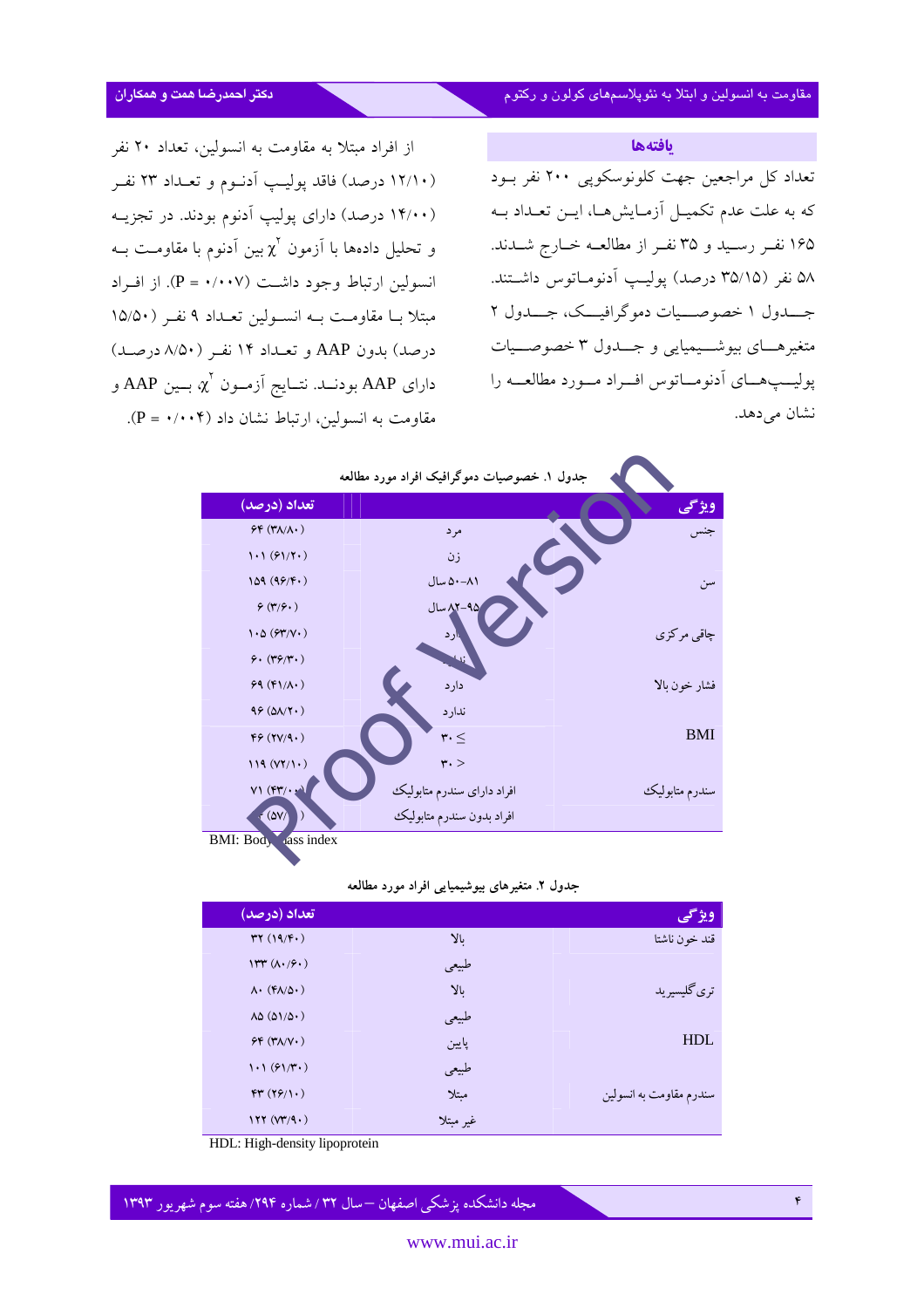جدول ۳. خصوصیات پولیپهای آدنوماتوس در افراد مورد مطالعه

| تعداد (درصد)                                   |              | ويژگي                               |
|------------------------------------------------|--------------|-------------------------------------|
| $\Delta\Lambda$ (۳ $\Delta/\Lambda\Delta$ )    | دار د        |                                     |
| $1. \mathsf{V}$ (۶۴/٨۵)                        | ندارد        | پوليپ آدنوماتوس                     |
| 19 (YV/QA)                                     | ركتوم        |                                     |
| $Y \cdot (Y \mathfrak{F}/\mathfrak{F} \wedge)$ | سيگمو ئيد    |                                     |
| 11(11/95)                                      | نازل         |                                     |
| $YF(Y Y\Lambda)$                               | عرضي         | محل پوليپ آدنوماتوس                 |
| 9(10/01)                                       | صاعد         |                                     |
| 9(1.74)                                        | سكوم         |                                     |
| FT (VP/1T)                                     | $\mathbf{y}$ |                                     |
| 10 (YO/AV)                                     | $\mathbf{Y}$ | تعداد پوليپ آدنوماتوس               |
| $FF (V\Delta/\Lambda P)$                       | <b>HGD</b>   |                                     |
| IF (YF/IF)                                     | LGD          | پولیپ آدنوما <sup>۔</sup>           |
| FT (VP/1T)                                     | $\ge$        |                                     |
| 10 (YO/AV)                                     | $\leq$       | اندازەي پوليپ آدنوما <mark>.</mark> |
| $\mathbf{r}(\Delta/\mathbf{V})$                |              | پوليپ آدنوماتوس با ويلوس            |
| $\Delta\Delta$ (9F/ $\Lambda$ ۳)               |              | پوليپ آدنوماتوس بدون ويلوس          |
| YY (TY/4F)                                     |              | پوليپ آدنوماتوس با AAP              |
| $Y$ $(5Y, 6)$                                  |              | پوليپ آدنوماتوس بدون AAP            |

HGD: High-grade dysplasia; LGD: Low-grade

از بسین ۱۰۱ نفسر زن مسورد مطالعسه ۷۰ نفسر (۴۲/۴۰ درصــــد) بــــدون آدنــــوم و ۳۱ نفــــر (۱۸/۸۰ درصد) دارای آدنوم بودند و از بـین ۶۴ نفـر مرد مورد مطالعه، ۳۷ نفر (۲۲/۴۰ درصد) بدون آدنوم و ۲۷ نفر (۱۶/۴۰ درصد) دارای آدنــوم بودنــد. نتــایج آزمون  $\chi^{\rm v}$  بین آدنوم بــا جنسـیت ارتبــاط نشــان نــداد  $(P = \cdot / \sqrt{77})$ 

از بسین ۱۰۱ نفسر زن مسورد مطالعسه ۱۶ نفسر (٩/٧٠ درصد) بدون AAP و ١۵ نفر (٩/١٠ درصد) دارای AAP بودند. از بین ۶۴ نفر مرد مـورد مطالعـه، ۲۰ نفسر (۱۲/۱۲ درصــد) بــدون AAP و ۷ نفــر  $\chi^{\rm V}$  درصـد) داراي AAP بودنـد. نتـايج أزمـون  $\chi^{\rm V}$ بين AAP با جنسيت ارتباط نشان نداد (٢٣٢/٠ = P).

اف راد ۸۱–۵۰ ســالهي مــورد مطالعــه (۳۵/۲۰) در مسکندارای کمنه مربودند. افراد مورد مطالعـهي ۹۵–۸۲ ساله ۶ نفر (۶۰/ در ک) بودنـد و هـیچ کـدام پولیپ اَدنوم نداشتند. اَزگونْ ک<sub>ا</sub>میان بروز اَدنوم و طیـف سنی ٢٣ ± ٧٣ ســال ارتبــاط نشــان داد (٥٩١/٠= P). ۲۲ نفر با سن ۸۱-۵۰ سال (۱۳/۳۰ درصد) بـدون AAP و ۳۶ نفر (۲۱/۸۲ درصد) دارای AAP بودند و هیچ یک از افراد ۹۵–۸۲ ساله یولیپ اَدنوم نداشتند. اَزمون  $\chi^\mathrm{Y}$ بین AAP با طيف سنى ٢٣ ± ٧٣ سال ارتبـاطى نشـان نـداد  $(P = \cdot$ /97 $V$ )

از میان افراد با قند خون ناشتای بالا، تعداد ۱۶ نفر (۹/۷۰ درصــد) بــدون آدنــوم و تعــداد ۱۶ نفــر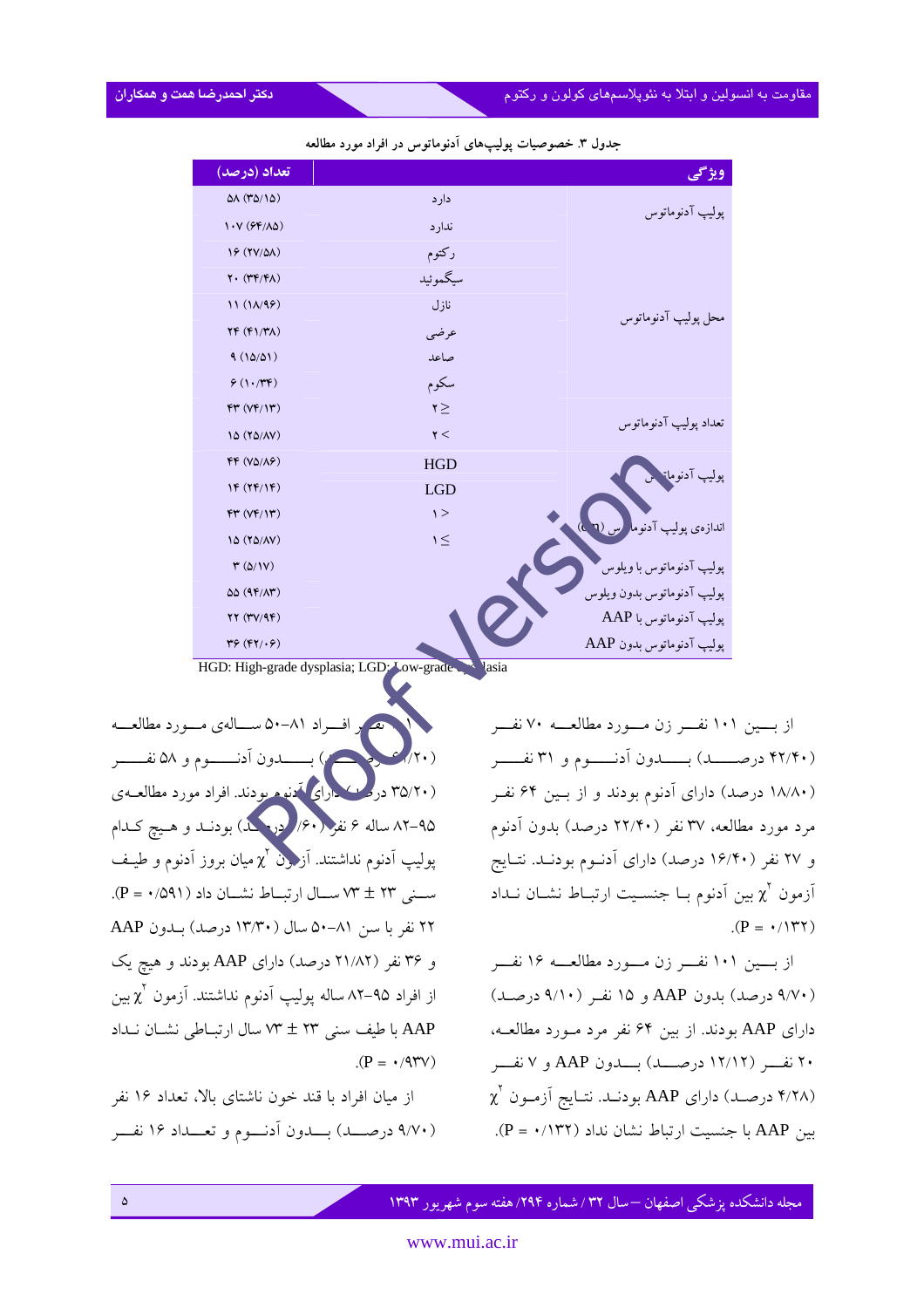(۹/۷۰ درصد) دارای آدنوم بودنـد. آزمـون  $\chi^{\rm v}$  بـين أدنوم با قنـد خـون ناشـتاي بـالا ارتبـاط نشـان نـداد (P = ٠/٠٠۵). در افراد دارای قند خون ناشتای بالا، تعبداد ١٠ نفر (۶/٠۶ درصيد) بيدون AAP و تعبداد ۶ نفر (۳/۶۴ درصد) دارای AAP بودند. در آنالیز با آزمون ع $\chi^V$  بین AAP و قند خون ناشتای بـالا، ارتبــاط  $(P = \cdot / \cdot \cdot \vee)$  وجود داشت

در اف راد با فشبار خبون بسالا، تعبداد ۴۱ نف (٢٣/٨٠ درصــد) بــدون آدنــوم و تعــداد ٢٨ نفــر (۱۷/۰۰ درصد) دارای آدنبوم بودنـد. آزمـون  $\chi^Y$  بـین فشبار خبون ببالا و ببرو آدنیکم ارتباط نشبان نبداد (۲۱۶/ - P). در افسراد بسا فشا بار خو ان مثلا، تعبداد ۱۷ نفر (۱۰/۳۰ درصد) بدون AAP ق بداد ۱۱ نفر (۶/۷۰ درصد) دارای AAP بودند. آزمون گرمبین گمار  $\langle P = \cdot / \Lambda TV \rangle$  خون بالا و AAP ارتباط نشان نداد (۸۳۷– در بین خانمهای با چاقی مرکزی، تعـداد ۵۶ نفـر (٣٣/٩٠ درصـد) بــدون آدنــوم و تعــداد ٢۵ نفــر (۱۵/۲۰ درصد) دارای آدنوم بودنـد. آزمـون  $\chi^{\rm v}$  بـين أدنوم بسا چساقي مركزي ارتبساطي نشسان نسداد (۲۵۷/۰ = P). در بین آقایان با چاقی مرکـزی، تعـداد ۱۲ نفر (۷/۳۰ درصد) بـدون آدنـوم و تعـداد ۱۲ نفـر (۷/۳۰ درصـد) دارای آدنـوم بودنـد. آزمـون  $\chi^{\rm v}$  بـين أدنسوم بسا چساقی مرکسزی ارتبساط نشسان نسداد (۰/۰۹۹). در بين خـانمهـاي بـا چـاقي مركـزى، تعبداد ١٢ نفر (٧/٣٠ درصيد) بيدون AAP وتعبداد ۱۳ نفر (۷/۹۰ درصـد) دارای AAP بودنـد. در آنــاليز با اَزمون  $\chi^{\rm Y}$  بین AAP با چاقی مرکزی ارتباط وجـود نداشت. در بین آقایان با چاقی مرکزی، تعـداد ۸ نفـر (۴/۹۰ درصــــــد) بــــــدون AAP و تعـــــداد  $\chi^{\dagger}$  نفر (۲/۴۰ درصـد) دارای AAP بودنــد. آزمــون  $\chi^{\dagger}$ 

بین AAP با چاقی مرکزی ارتباط نشان نداد.

در افراد با TG بالا، تعداد ۴۶ نفر (۲۷/۹۰ درصد) بدون آدنوم و تعـداد ۳۴ نفـر (۲۰/۶۰ درصـد) دارای أدنوم بودنـد. در تجزيــه و تحليــل دادههــا بــا اَزمــون بين TG بــالا و أدنــوم ارتبــاط وجــود نداشــت  $\chi^{\mathrm{V}}$ (P = ۰/۰۵۵). در افـراد بــا TG بــالا، تعــداد ۱۹ نفــر (١١/١٥ درصــد) بــدون AAP و تعــداد ١٥ نفــر  $TG$  درصد) دارای AAP بو دند. آزمون  $\chi^Y$  بین TG بالا و AAP ارتباط نشان نداد (٢۴٨/ + = P).

در بین خانمهای بـا HDL یـایین، تعـداد ۳۵ نفـر (٢١/٢٠ درصــد) بــدون آدنــوم و تعــداد ١٧ نفــر (۱۰/۳۰ درصد) دارای آدنوم بودنـد. آزمـون  $\chi^{\rm v}$  بـين آدنوم با HDL یابین ارتباط نشان نـداد (۶۵۴+ = P). در بسين آقايسان بسا HDL يسايين، تعسداد ۵ نفسر (٣/٠٠ درصــد) بــدون آدنــوم و تعــداد ٧ نفــر ۴/۲۰٫ درصـد) دارای آدنـوم بودنـد. آزمـون  $\chi^{\rm v}$  بـين آدنوم HDL یایین ارتباط نشان نـداد (۰/۰۸۱) ـ P). برانم هسای بسا HDL پسایین، تعسداد ۷ نفس حة السمادون AAP و تعســداد ١٠ نفــــر  $\chi^V$  درهه ایرانی AAP بودنید. آزمون  $\chi^V$  بسین HDL يايين و A. P ار باط حسان داد (P = ۰/۰۳۵). در بسين آقايسان بسا HD پسايين، تعسداد ۵ نفسر (۳/۰۰ درصـــد) بـــدون AAP و تعـــداد ۲ نفـــر AAP بودند. آزمون  $\chi^Y$  بین AAP با HDL يايين ارتباط نشان نداد (٥٨۶+ = P).

در افراد مبتلا به سندرم متابولیـک، تعـداد ۴۰ نفـر (۲۴/۲۰ درصــد) بــدون آدنــوم و تعــداد ۳۱ نفــر (۱۸/۸۰ درصد) دارای آدنوم بودنـد. بـین سـندرم متابولیک با اَدنوم ارتباطی مشاهده نشد (۰/۰۷۵– P). در افراد مبـتلا بــه ســندرم متابوليــک، تعــداد ۱۵ نفــر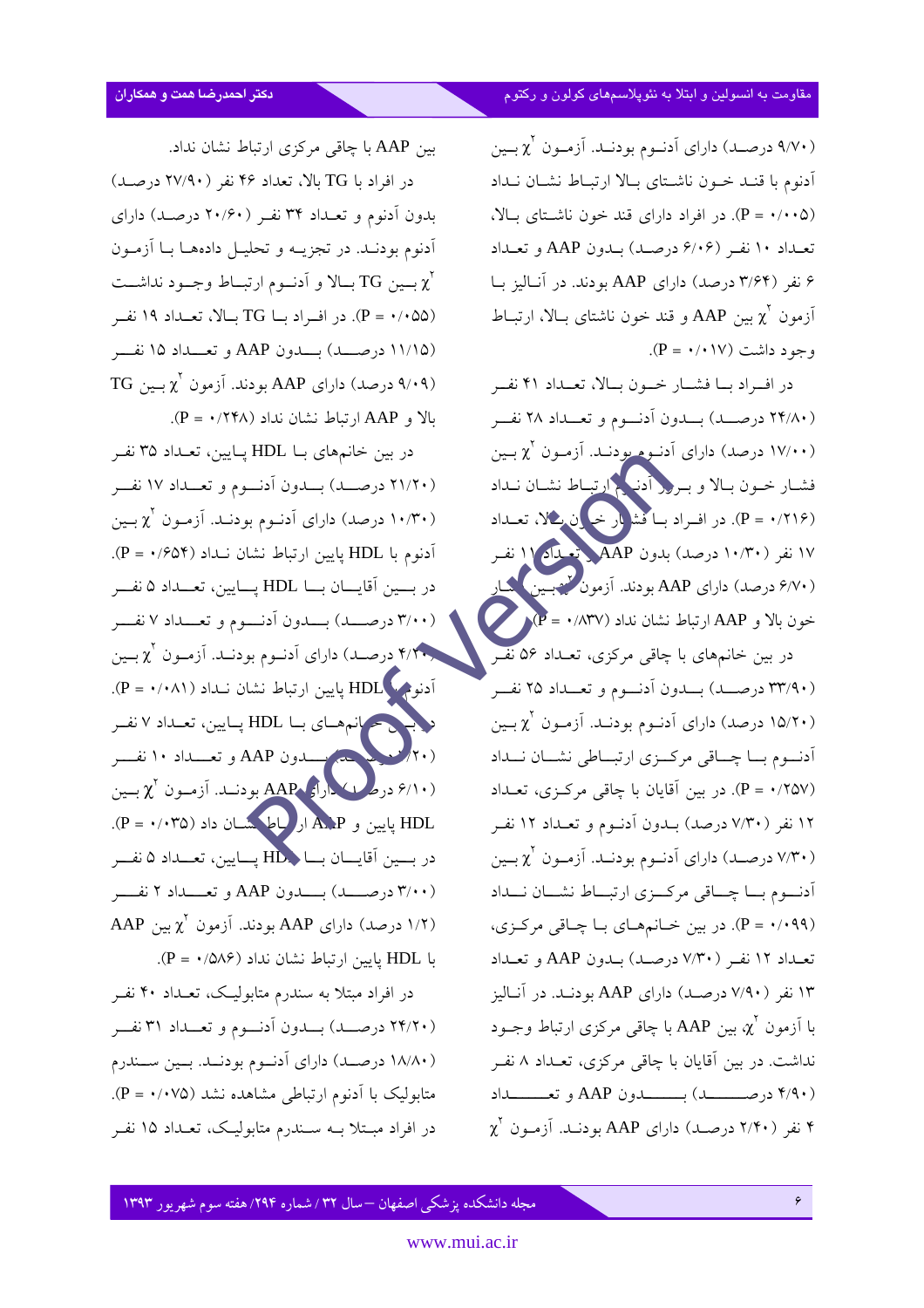(۹/۱۰ درصـــد) بـــدون AAP و تعـــداد ۱۶ نفـــر (۹/۷۰ درصد) دارای AAP بودند. بر اساس آزمون بین سندرم متابولیک با AAP ارتباط مشاهده شــد  $\chi^{\!\top}$  $(P = \cdot / \cdot \setminus \tau)$ 

در افــــراد بـــــا ۳۰ ≤ BMI تعـــــداد ۲۸ نفـــــر (۱۷/۰۰ درصــد) بــدون آدنــوم و تعــداد ۱۸ نفــر (۱۰/۹۰ درصد) دارای آدنوم بودنـد. بـین ۳۰ ≤ BMI با آدنوم ارتباطی مشاهده نشد (۱۵۰۶+ = P). در اف اد با BMI ≥ ۳۰ تعـداد ۱۳ نفـر (۷/۹۰ درصـد) بـدون AAP و تعبداد ۵ نفر (۳/۰۰ درصید) دارای AAP بودند. آزمون ٢x بسين  $\mathbf{A} \geq \mathbf{B}$  با AAP ارتباطی  $(P = \cdot / 7 \wedge 9)$  نشان نداد

يحث

در مطالعــهى حاضــر بــين مقاومــت بــه انســو<mark>لين ک</mark> پولیپهای کولورکتال (اَدنوماتوس) ارتباط معنیداری وجود داشت و نيـز بـين مقاومـت بـه انسـولين و پولیپهای ادنوماتوس پیشرفتهی کولورکتـال (AAP) نیز ارتباط وجود داشت. Yoshida و همکاران بیـان نمودند که سطح انسولین به طور معنیداری به حضور پولیپهای آدنوماتوس و پولیپ هیپرپلاستیک در کولـون پروگزیمال وابسته است (۹). در ضمن، در مطالعهی حاضر، یکی از اجزای مهم سندرم متابولیک (قنـد خـون ناشتای بالا) با پولیپهای آدنومـاتوس پیشـرفته ارتبـاط معنیداری داشت و به نظر می رسد که در افراد مبتلا بـه دیابت یا دارای زمینهی دیابت، عـاملی ماننـد افـزایش (Insulin-like growth factor-۱) IGF-۱) می توانید در شيوع كانسر كولوركتال دخيـل باشـد. Marugame و همکاران (۱۰) در ژاپن به بررسی رابطهی اختلال در تحمل گلوکز و دیابت شیرین با آدنومهای کولورکتال

يرداختنــد و دريافتنــد بــين آنهــا يــس از تغييــر در مكانيسم طبيعي و تأثير عوامل مداخله كننده مى توانـد رابطهى معنىدار وجود داشته باشد.

در یــک مطالعــــهی مقطعـــی (Cross-sectional) توسط Kim و همکاران، ۱۶۵ نفر در گروه مورد (مبتلا بـه اَدنـوم) و ۳۶۵ نفـر در گـروه شـاهد قـرار گرفتند. این مطالعــه نشــان داد چــاقی شــکمی، خطـر أدنوم كولوركتال را افزايش مى دهد (١١). در مطالعهى Macrae و Young) (١٢) و نيســز Ahnen و Macrae (۱۳)، احتمال بروز یولیپهای آدنوم در آقایان بیشتر از خانمها برآورد شده است. ایــن پژوهشـگران، هــر یـک از عوامــل ســن فــرد و چــاقی را بــه تنهــایی در افزایش خطر یولیپهای کولورکتال مؤثر ندانستهاند و معتقدند مجموعهى عوامل خطر در يـک فــرد، خطــر ایجاد پولیپهای کولورکتـال و بـه دنبـال آن کانسـر حولورکتـال را افــزايش مــى دهنــد (١٣-١٢). امــا در مطالع<sup>مه ک</sup>ی حاضـر، بـین چـاقی مرکـزی بـا پوليـپهـای کرونکس تباط معنیداری وجود نداشت و نیـز میـان سن محمد اسم اسم اسم تنهایی) با پولیپهای کولورکتال است کے مع<mark>کم داری</mark> وجـود نداشــت. بــه نظـر میرسد مجموعه <mark>ی عوام</mark> کبابا وجـود داشـته باشـند تـا سبب شود افراد به پولیدهای اَدنوماتوس مستعد شوند. در یــک مطالعـــهی اَینـــدهنگـــر توســـط Inoue و همکاران کـه بـر روی ۹۷۰۰۰ ژاپنـی انجـام گرفـت، ارتباط بین دیابت و سرطان در افراد بزرگسال بررسی گرديد. محدودهي سني آنها ۶۹-۴۰ سال بود و مدت زمان پیگیـری آن۱۳ سـال بـود. در بـدو مطالعـه، ۶/۷ درصد از مردان و ۳/۱ درصد از زنبان به دیابت مبستلا بودنسد. در ایسن مسدت، ۶۴۶۲ مسورد سیرطان تشخیص داده شد. بررسیها نشان داد که بـروز کلــی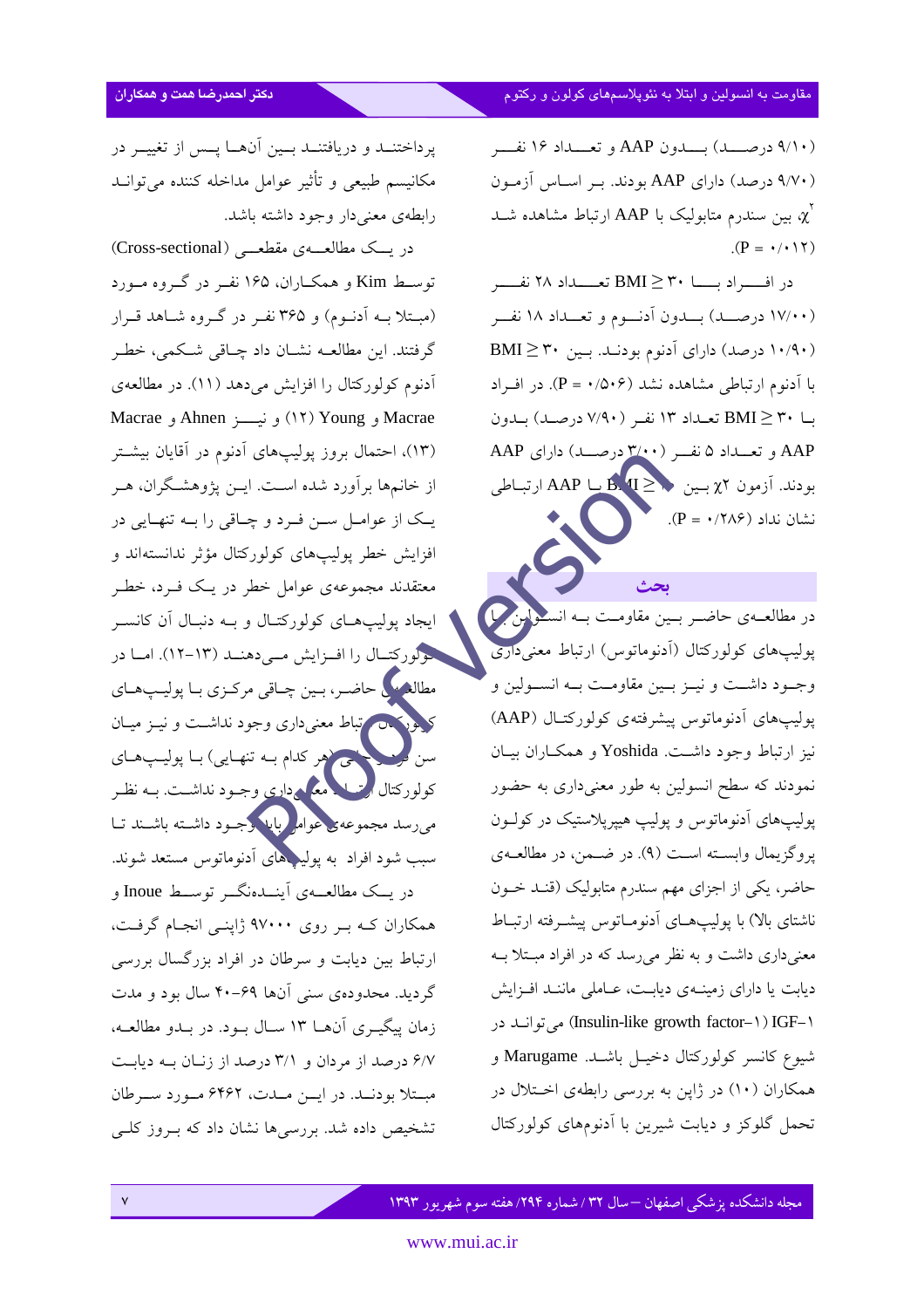سرطان در مردان مبتلا به دیابت ۲۷ درصـد بیشـتر از جمعیت عمومی است و میزان خطر ۱/۲۷ بـه دسـت آمد. این خطر بهرای سه طان کولیون ۱/۳۶ بیود؛ بیه طوری کـه از ۴۹۱ مـورد مبـتلا بـه سـرطان کولـون، ۴۶ نفر دیایت داشتند (۱۴).

مطالعاتي ديگر توسط Morita و همکاران (١۵) و Wang و همکــاران (۱۶) در بررســي رابطــهي بــين سـندرم متابوليـک و اَدنــوم کولورکتــال انجــام شــد و بیماران مبتلا به دیابت، بهتـرین ارتبـاط را بـا سـندرم متابولیک نشان دادند و نیز این ارتباط را در رابطـه بـا آدنوم کولورکتال نیز نشل<mark>ی دادن</mark>ه کر<sub>د</sub> مطالعهی حاضیر، سندرم متابولیک ارتباط با یولی<mark>د کولگرکتان ن</mark>داشت، اما در فرم AAP ارتباط معنی داری داشت و به نظیر می رسد که مجموعهی اجهزای سندرم سلولیگ نحوی در افزایش احتمال پیدایش AAP که استمکار سریعتر پیدایش کانسـر کولورکتـال را در یــی داشــ باشد، دخیل است. در مطالعـهی حاضـر، قنـد خـون ناشتای بالا و HDL پایین، با پولیپهای کولورکتـال پیشرفته ارتباط داشت و لازم است در زمینهی نقش

HDL يسايين در يوليسي هساي كولوركتسال پيشبرفته مطالعات گستر دهای انجام شود.

در پایان می توان گفت در کسـانی کـه مقاومـت بـه انســولين دارنــد، شـــيوع پوليـــپـهــاي پيشــرفته و غيــر پیشرفتهی کولورکتال بیشتر است و شیوع پولیپهای پیشرفته در افراد مبتلا به دیابت یا مستعد ابتلا به دیابت و سندرم متابولیک بیشتر است. پیشـنهاد مـی شـود کـه افراد دچار سندرم مقاومت به انسولین به جـای شـروع سن ۵۰ سال، از سنین پایین تیری غربیالگری شیوند تیا یولیپهای آدنوم و به خصوص AAP، بــا یولیپکتــومی برداشته شوند تا از پیدایش کانسر پیشرفتهی کولورکتال جلبوگیری گیردد؛ در میورد تعیین زمیان مناسبت بر غ بالگری، مطالعات گستردهای نیاز است.

#### تشکر و قدردانے

ین مقاله از برگرفتـــه از پایاننامهی دکتــــرای عمومی مصوب دانشگاه آزاد اسلامی واحد نجفآباد میباشد. <mark>سید از تمامی همکاران و شـرکت کننـدگان در</mark> مي گر دد.

#### **References**

- 1. Moller DE, Flier J, Insulin resistance--<br>mechanisms, syndromes, and implications. N Engl J Med 1991; 325(13): 938-48.
- 2. Ransohoff DF. How much does colonoscopy reduce colon cancer mortality? FREE. Ann Intern Med 2009; 150(1): 50-2.
- 3. Baxter NN, Goldwasser MA, Paszat LF, Saskin R, Urbach DR, Rabeneck L. Association of colonoscopy and death from colorectal cancer. Ann Intern Med 2009; 150(1): 1-8.
- 4. Giovannucci  $E.$ Metabolic syndrome, hyperinsulinemia, and colon cancer: a review. Am J Clin Nutr 2007; 86(3): 836S-42S.
- 5. Komninou D, Ayonote A, Richie JP, Jr., Rigas B. Insulin resistance and its contribution to carcinogenesis. Exp colon **Biol** Med (Maywood) 2003; 228(4): 396-405.
- 6. Third Report of the National Cholesterol Education Program (NCEP) Expert Panel on Detection, Evaluation, and Treatment of High Blood Cholesterol in Adults (Adult Treatment Panel III) final report. Circulation 2002;  $106(25): 3143-421.$
- 7. Hanson RL, Imperatore G, Bennett PH,<br>Knowler WC. Components of the "metabolic syndrome" and incidence of type 2 diabetes. Diabetes 2002; 51(10): 3120-7.
- 8. Matthews DR, Hosker JP, Rudenski AS, Naylor BA, Treacher DF, Turner RC. Homeostasis model assessment: insulin resistance and betacell function from fasting plasma glucose and insulin concentrations in man. Diabetologia 1985; 28(7): 412-9.
- 9. Yoshida I. Suzuki A. Vallee M. Matano Y.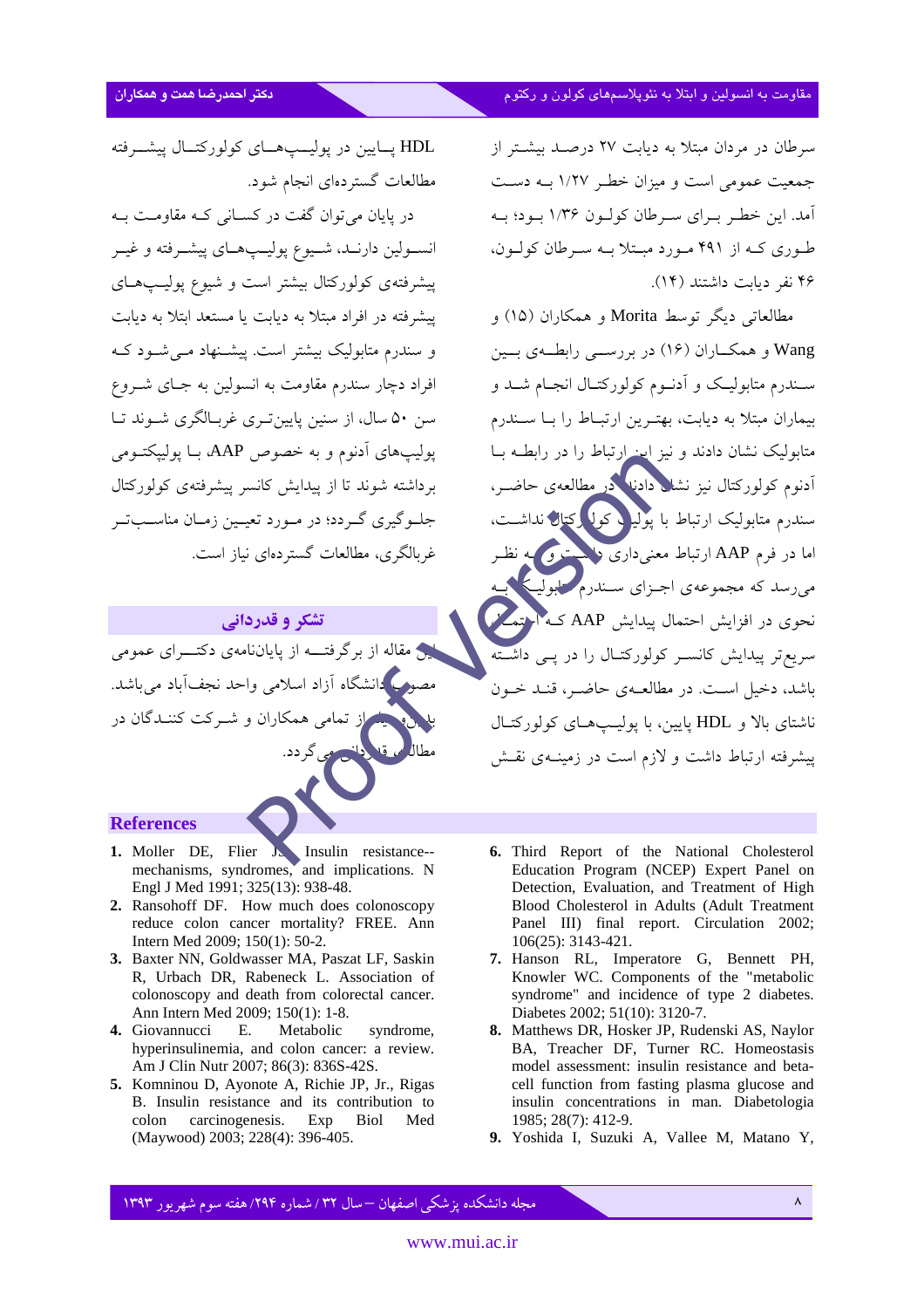مقاومت به انسولین و ابتلا به نئوپلاسىمهاى كولون و ركتوم مىگرى كولون از مورد بود. مىگرى مىگرى مىگرى مىگر

Masunaga T, Zenda T, et al. Serum insulin levels and the prevalence of adenomatous and hyperplastic polyps in the proximal colon. Clin Gastroenterol Hepatol 2006; 4(10): 1225-31.

- **10.** Marugame T, Lee K, Eguchi H, Oda T, Shinchi K, Kono S. Relation of impaired glucose tolerance and diabetes mellitus to colorectal adenomas in Japan. Cancer Causes Control 2002; 13(10): 917-21.
- **11.** Kim Y, Kim Y, Lee S. An association between colonic adenoma and abdominal obesity: a cross-sectional study. BMC Gastroenterology 2009; 9: 4.
- **12.** Macrae FA, Young GP. The Neoplastic and nonneoplastic polyps of colon and rectum. In: Yamada T, Editor. Textbook of Gastroenterology.  $4<sup>th</sup>$  ed. Philadelphia, PA: Lippincott Williams & Wilkins; 2003. p. 1883-910.
- **13.** Ahnen D, Macrae F. Approach to the patient

with colonic polyps [Online]. [cited 2014 Mar 25]; Available from: URL: www.uptodate.com/home

- **14.**Inoue M, Iwasaki M, Otani T, Sasazuki S, Noda M, Tsugane S. Diabetes mellitus and the risk of cancer: results from a large-scale populationbased cohort study in Japan. Arch Intern Med 2006; 166(17): 1871-7.
- **15.** Morita T, Tabata S, Mineshita M, Mizoue T, Moore MA, Kono S. The metabolic syndrome is associated with increased risk of colorectal adenoma development: the Self-Defense Forces health study. Asian Pac J Cancer Prev 2005; 6(4): 485-9.
- **16.** Wang YY, Lin SY, Lai WA, Liu PH, Sheu WH. Association between adenomas of rectosigmoid colon and metabolic syndrome features in a Chinese population. J Gastroenterol Hepatol 2005; 20(9): 1410<br>
Proproach to the patient<br>
2005; 20(9): 1410<br>
Proproach to the patient<br>
2005; 20(9): 1410<br>
Proproach to the patient<br>
2005; 20(9): 1410<br>
Proproach to the patient<br>
2005; 20(9): 1410<br>
Proproach to the patien

مجله دانشکده پزشکی اصفهان —سال ۳۲ / شماره ۲۹۴/ هفته سوم شهریور ۱۳۹۳ است. می است به سود است که ۹